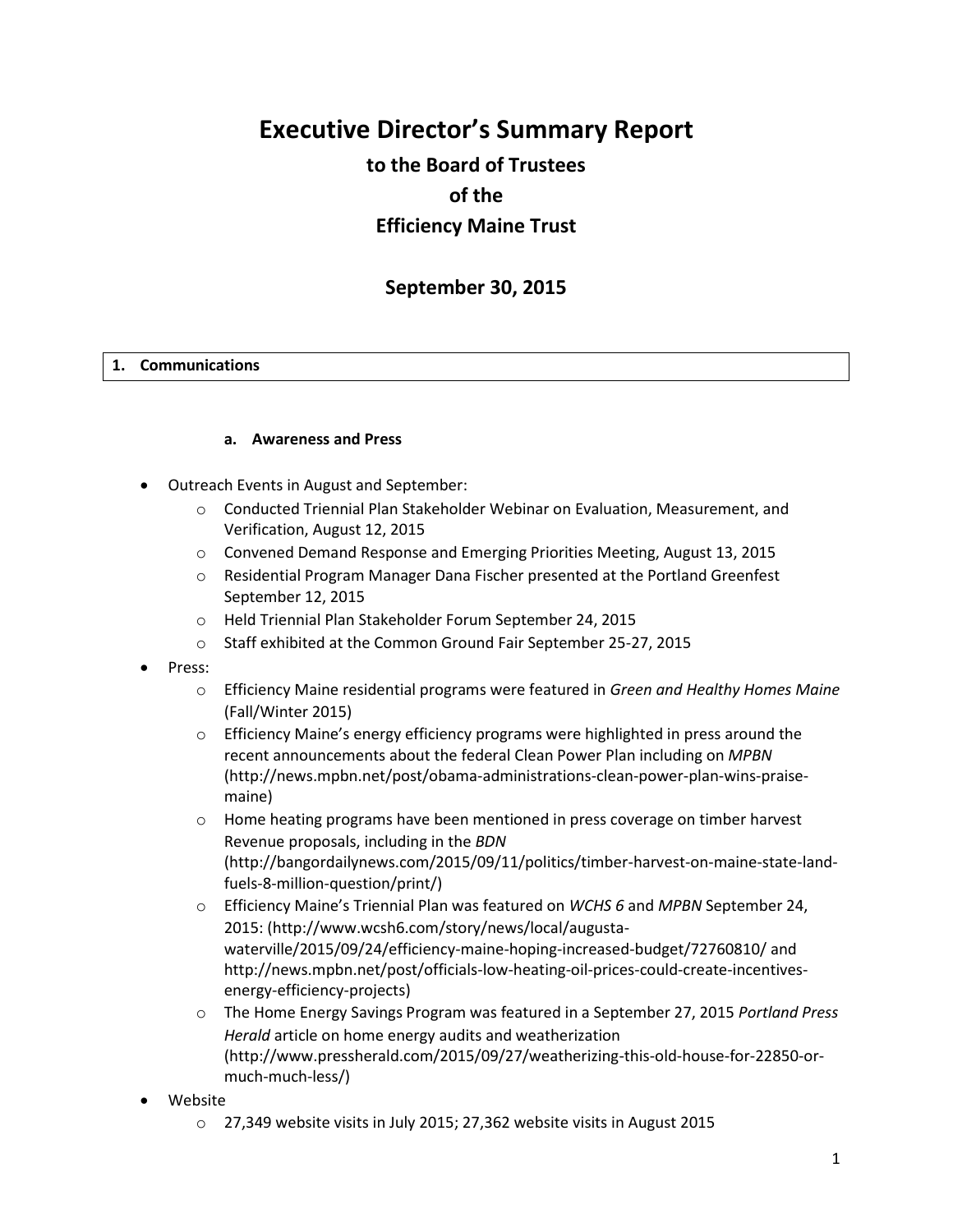- compare with 24,050 visits in July 2014
- **•** compare with 22,529 visits in August 2014
- o 15,6332 unique visits in July; 16,726 unique visits in August
	- 6,715 visits were driven through digital ads in July
	- 5,235 visits were driven through digital ads in August

#### **b. Call Center**

- 278 calls per week, on average, in July and August 2015
- 109 email inquiries per week, on average, in July and August 2015

#### **c. Government Relations**

- Activity at the PUC included:
	- o Attending two work sessions on the Solar Study case

#### **2. Program Highlights**

#### **a. Business Program**

#### As of 8/31/2015:

#### **i. Business Incentive Program – Electric**

| <b>Period</b>  | Incentive<br><b>Spending</b> | <b>kWh Savings</b> | <b>Participants</b> |
|----------------|------------------------------|--------------------|---------------------|
| August         | 1,932,573                    | 7,225,836          | 142                 |
| 07/01 to 08/31 | 4,398,290                    | 13,822,941         | 610                 |

- Budget and Savings Highlights:
	- $\circ$  From July 1<sup>st</sup> to August 31<sup>st</sup> the program expended incentives on 733 completed projects

### **ii.** Business Incentive Program - Natural Gas

#### As of 8/31/2015

| <b>Period</b> | <b>Incentive</b><br><b>Spending</b> | <b>MMBtu Savings</b> | <b>Participants</b> |
|---------------|-------------------------------------|----------------------|---------------------|
| August        | 11.250                              | 584                  |                     |
| Year to Date  | 15,250                              | 725                  |                     |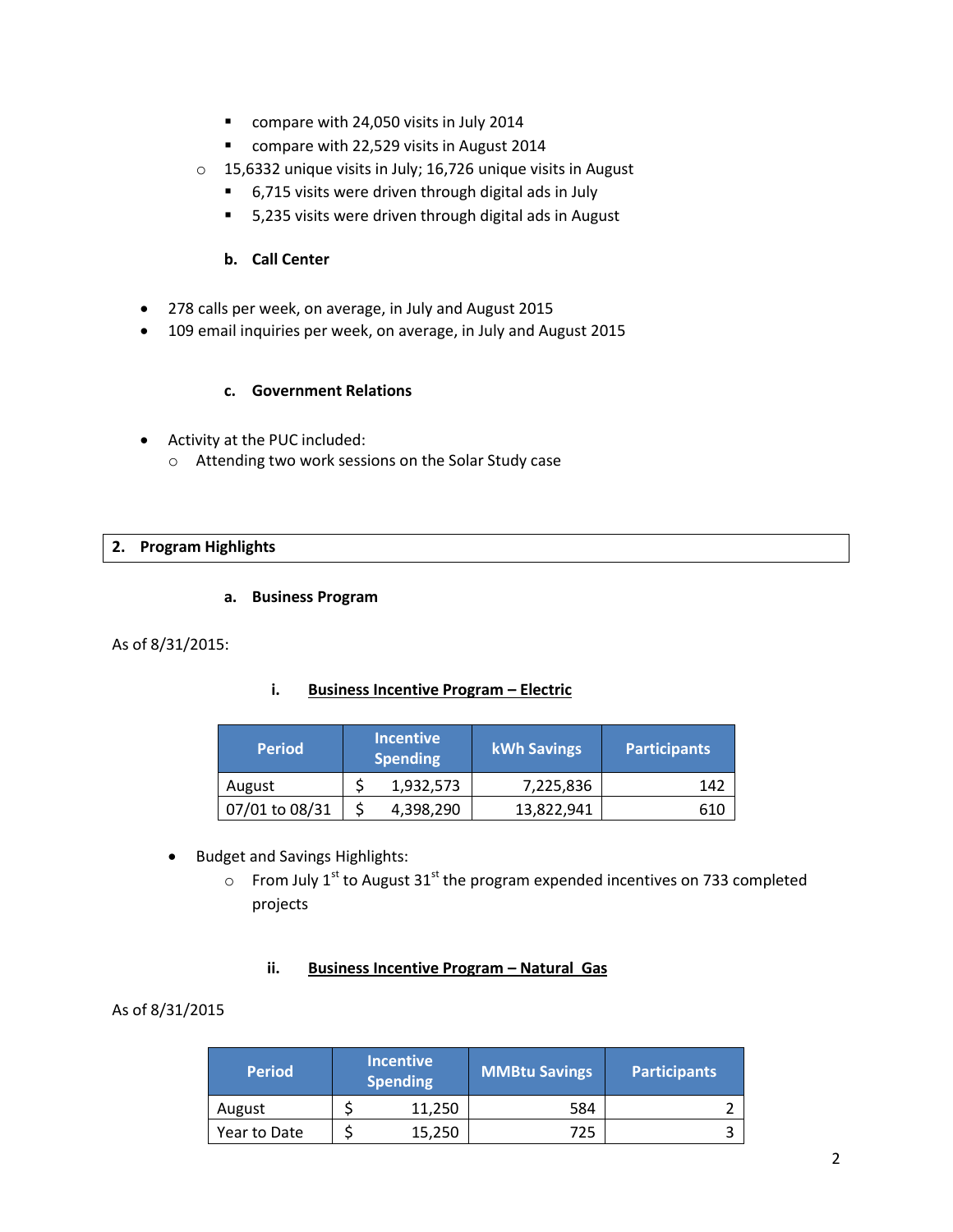- From a FY16 incentives budget of \$637,972, the program has \$152,287 of projects in the pipeline comprising:
	- $\circ$  Prescriptive = \$97,750
	- $O$  Custom = \$54,537

## **iii. Business Incentive Program – RGGI**

| <b>Period</b>  | <b>Incentive</b><br><b>Spending</b> | <b>MMBtu Savings</b> | <b>Participants</b> |
|----------------|-------------------------------------|----------------------|---------------------|
| August         | 100,000                             | 1.949                | 11                  |
| 07/01 to 08/31 | 110,000                             | 2.225                | 16                  |

- Budget and Savings Highlights:
	- $\circ$  From July 1<sup>st</sup> to August 31<sup>st</sup> the program incentivized 17 projects for an average incentive payment of \$6,471
	- o The program has \$58,900 of projects in the pipeline
	- o The program has spent 11% of the available incentives budget (\$983,367)
- Other Highlights:
	- o Our team is developing Oil & Propane Boiler replacement measures
		- **The rollout is planned for early October**

## **iv. Multi-Family Program**

#### As of 8/31/2015

| <b>Period</b> | <b>Incentive</b><br><b>Spending</b> | <b>MMBtu Savings</b> | <b>Participants</b> |
|---------------|-------------------------------------|----------------------|---------------------|
| August        | 158,130                             | 4,931                |                     |
| Year to Date  | 192,965                             | 5,735                |                     |

- FY16 Budget -- \$1.7 million
	- o \$219,000 expended YTD
	- o Most popular measures include boiler controls and thermostats, lights, water heating

#### **v. Large Customer Program**

As of 9/25/2015:

| <b>Period</b>                | <b>Incentive</b><br><b>Spending</b> |           | <b>Savings</b> | <b>Participants</b> |
|------------------------------|-------------------------------------|-----------|----------------|---------------------|
| <b>Electric Year to Date</b> |                                     | 1,050,000 | 3,285,692 kWh  |                     |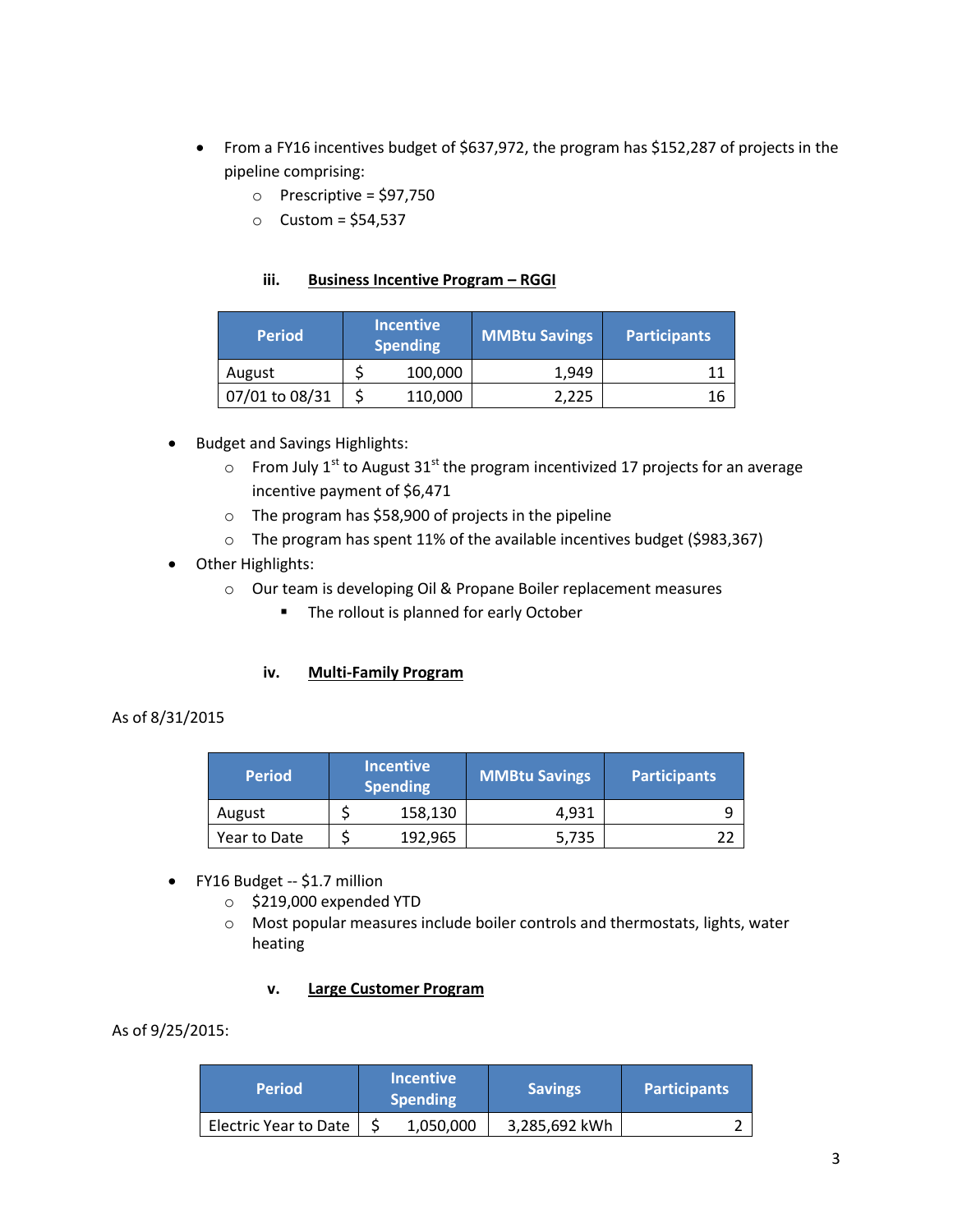| <b>GHG Year to Date</b> |  | 190,000 | 466 Tons |  |
|-------------------------|--|---------|----------|--|
|-------------------------|--|---------|----------|--|

- This year the program has awarded \$1.05 million of electric funds out of total incentive budget of \$5.7 million and \$190,000 of GHG funds out of a total incentive budget of \$3.0 million.
- The team initiated four new scoping audits and two new technical assistance studies since the last board meeting.
- The team is preparing four projects for an October review committee meeting.

### **iv. Small Business Direct Install**

## As of 8/31/2015:

| <b>Period</b>  | <b>Incentive</b><br><b>Spending</b> | <b>kWh Savings</b> | <b>Participants</b> |
|----------------|-------------------------------------|--------------------|---------------------|
| August         | 131,982                             | 322,277            |                     |
| 07/01 to 08/31 | 293,450                             | 766,027            |                     |

- Budget and Savings Highlights:
	- $\circ$  From July 1<sup>st</sup> to August 31<sup>st</sup> the program incentivized 35 projects for an average incentive payment of \$8,384
	- o There are 81 projects (regions 3 & 4) in the pipeline with potential incentives equaling \$600,000
- The program has spent 37% of the available incentives budget (\$800,000)
- Other Highlights:
	- o Considering adding Heat Pumps to measure list
	- o The program is exploring a loan/leasing product in addition to incentives for potential rollout in January 2016

## **v. Commercial New Construction (Maine Advanced Buildings – MAB)**

## As of 8/31/2015

- The program has spent 6% of its budgeted delivery costs (Budget = \$100,616)
- Project Pipeline:
	- o 5 projects under construction from FY15. Equals 217,829 square feet and committed incentives of \$381,200
	- $\circ$  2 projects under development from FY16. Equals 72,320 square feet and potential incentives of \$126,560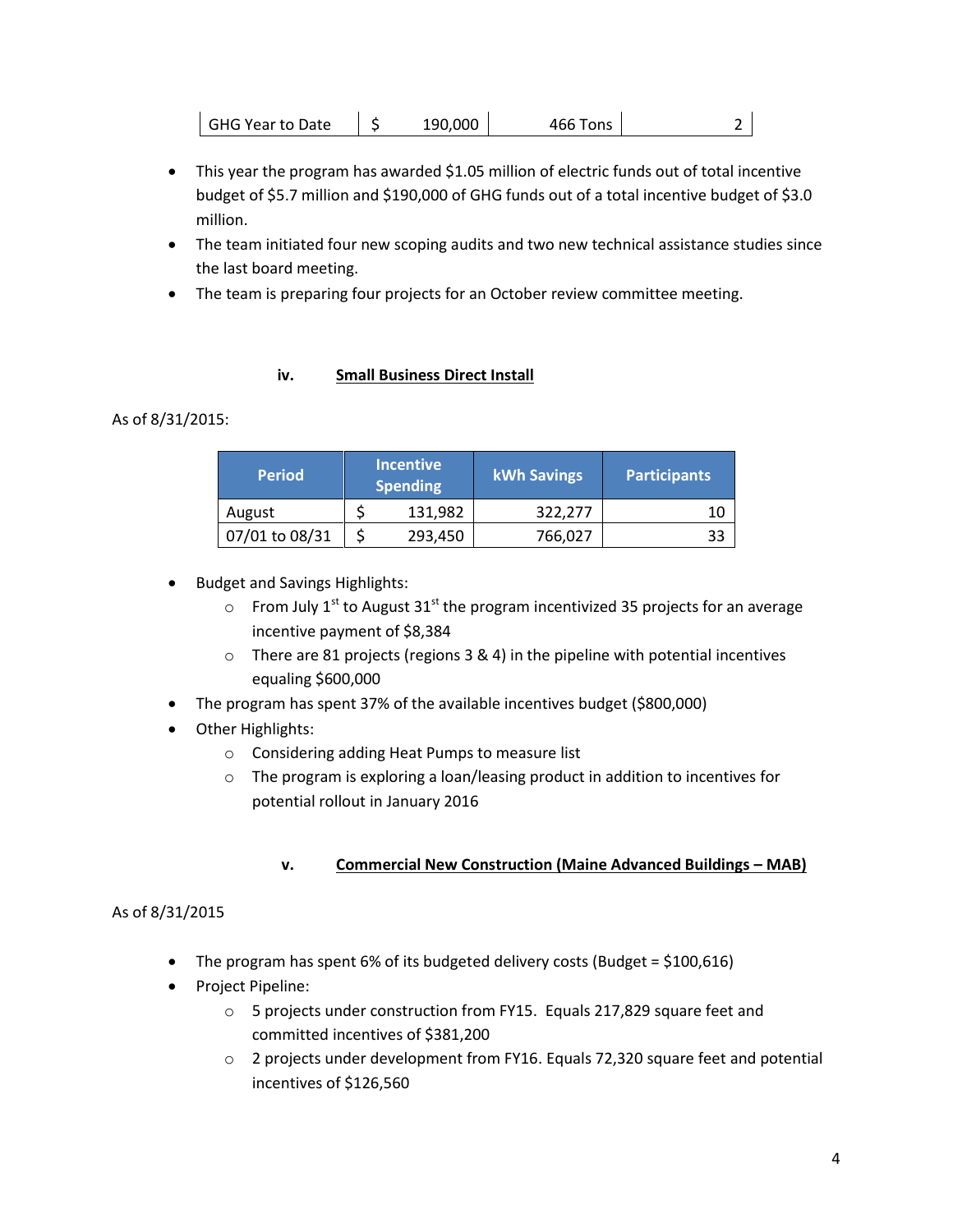#### **b. Residential**

### **i. Home Energy Savings Program**

As of 8/31/2015:

| <b>Period</b>  | <b>Incentive</b><br><b>Spending</b> | MMBtu Savings | <b>Projects</b> |
|----------------|-------------------------------------|---------------|-----------------|
| August         | 441,800                             | 7,801         | 763             |
| 07/01 to 08/31 | 967,800                             | 17,115        | 1,585           |

- Budget and Savings Highlights:
	- o July and August had \$888,700 in rebates and \$28,400 in Uniti (natural gas conservation) rebates

#### Incentives:

- o In August, 763 measures were installed in 666 participating homes, including:
	- 491 heat pumps
	- 105 energy assessments with air sealing
	- 94 insulation zones and
	- 50 conventional boilers and furnaces
- $\circ$  September is looking to exceed August activity levels, as most contractors reporting a full schedule booked out for more than 6 weeks ahead
- o Continued aggressive marketing and targeted push on envelope measures anticipated to encourage homeowners to get their projects scheduled before the coldest parts of the winter
- Loans:
	- $\circ$  Loan activity and application volume is nearly double from this past spring but is half of the historic peak the program saw in September 2014
		- Ully and August had 269 applications
			- 63 funded projects for \$598,122
	- $\circ$  Single measure loan scope of work has been posted to the website enabling projects with only a heat pump or other heating system to be financed without involving an energy assessment
		- Illustration: A \$3,500 heat pump installation, discounted to \$3,000 by the rebate and financed results in approximately \$33 payment per month over 10 years

## **ii. Residential Lighting and Appliance Program**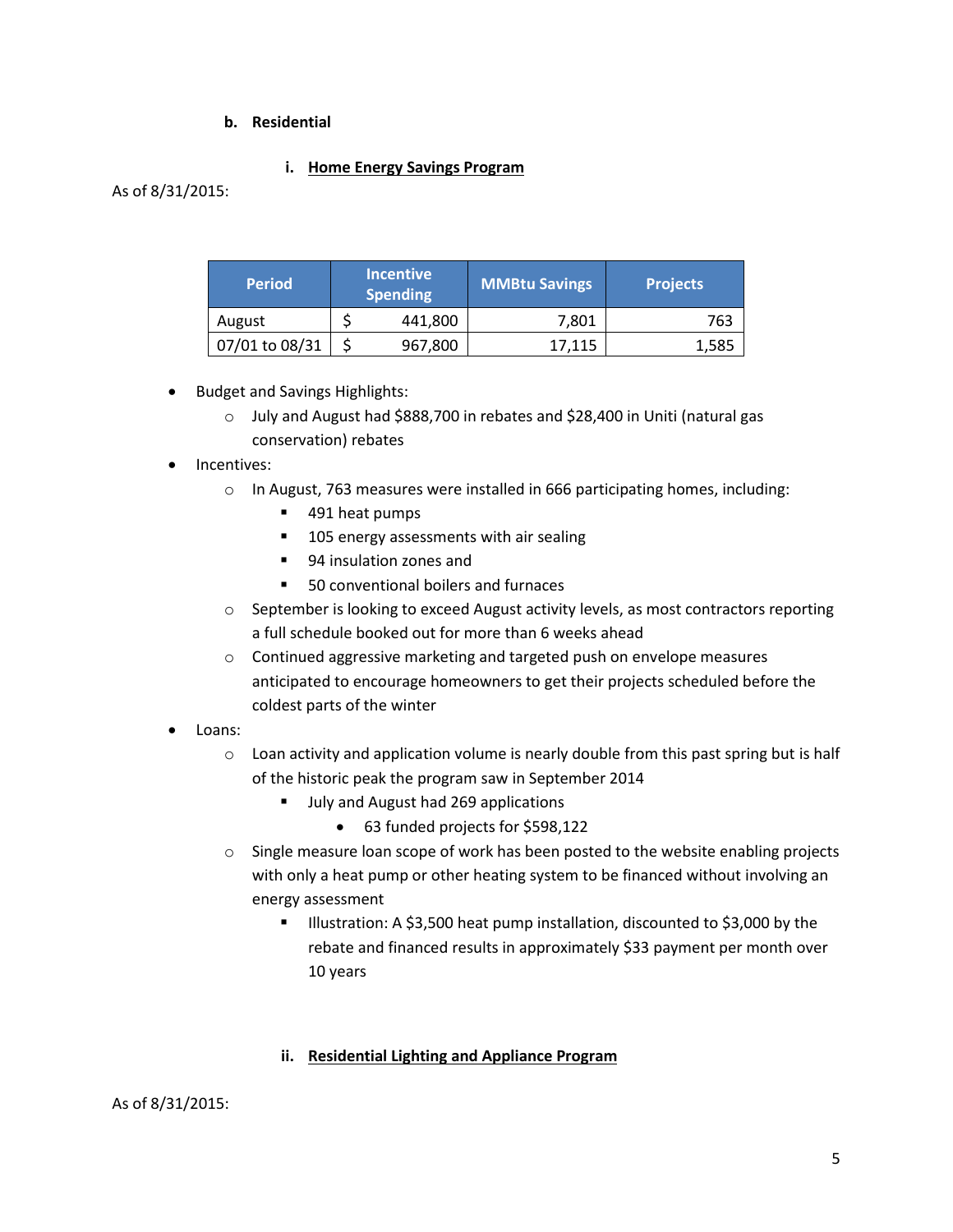| <b>Period</b>  | <b>Incentive</b><br><b>Spending</b> | <b>kWh Savings</b> | <b>Projects</b> |
|----------------|-------------------------------------|--------------------|-----------------|
| August         | 751,551                             | 2,659,877          | 146,118         |
| 07/01 to 08/31 | 1,228,278                           | 5,577,506          | 222,084         |

## August Highlights:

- o 681 dehumidifiers in one month
- o rebated 256 heat pump water heaters

## **iii. Low-Income (electric, natural gas, and "any fuels")**

# As of 8/31/2015:

## Electric

| <b>Period</b>  | Incentive<br><b>Spending</b> | <b>kWh Savings</b> | <b>Projects</b> |
|----------------|------------------------------|--------------------|-----------------|
| August         | 120,974                      | 430,064            | 31,561          |
| 07/01 to 08/31 | 190,867                      | 910,036            | 68,144          |

- Launched direct install initiative, started negotiations with CAP agencies
- Started installations of heat pumps on Indian Reservations (working directly, not through CAPs)

## **c. Strategic Initiatives (Cross Cutting)**

## **i. Evaluation & Data Analysis**

- Residential Baseline Study:
	- o Preliminary study completed
	- o Shows average Maine home is extremely "leaky"
	- o Final report published in August, available on EMT website
	- o Presented to stakeholders at 9/24 Triennial Plan Forum
- Technical Reference Manuals (TRMs):
	- o Updated for 2016 and published to EMT website
- Evaluation Highlights:
	- $\circ$  The Business Incentive Program's participant survey for the evaluation is finished. Nexant is preparing for the non-participant survey and interviews with contractors